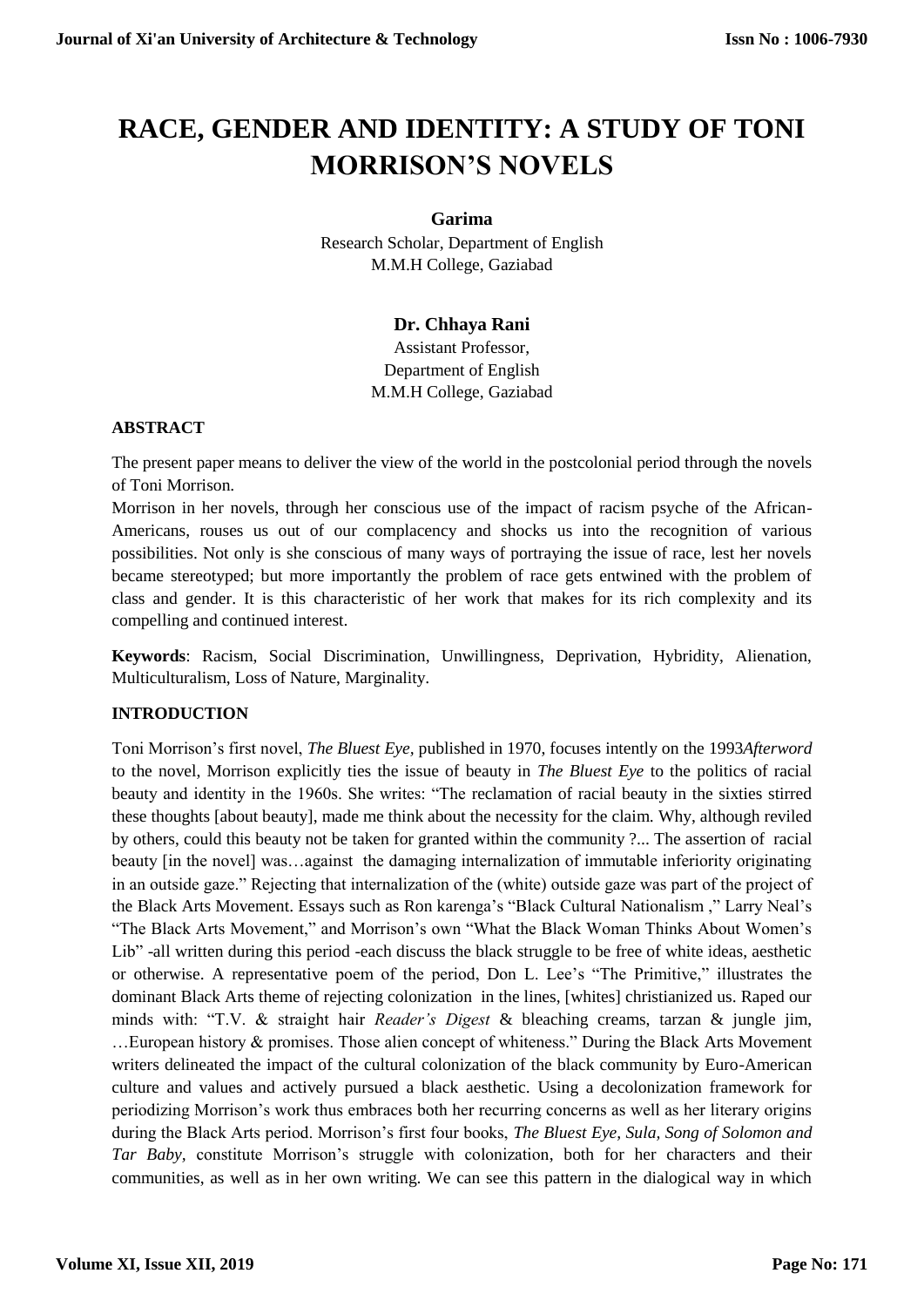Morrison frames her early novels: *The Bluest Eye* is framed with a deconstructive dialogue with the Dick and Jane children's book; *Sula*, with the Bible; *Song of Solomon*, with the American capitalist success myth. With *Tar Baby's* explicit identification of colonization as a central issue, Morrison finally breaks free from the need to focus primarily on white ideas, aesthetic or otherwise; following *Tar Baby,* Morrison begins publishing a trilogy, of which we now have seen *Beloved* and *Jazz*  Published, a trilogy focused on black history and written primarily within an African American cultural perspective. In contrast to the concern with white frames in the early novels, both *Beloved*  and *Jazz* takes as their frames historically documented events in black lives: *Beloved,* on the case of Margaret Garner; *Jazz*, on a photo taken by James Van Der Zee that appears in *The Harlem Book of the Dead.* One of the many thematic concerns that can be clarified by a periodization of Morrison's work based on her struggle with colonization is her treatment of beauty throughout her work.

In the novels before *Tar Baby,* Morrison repeatedly depicts blacka female characters engulfed by white ideals of beauty. In *The Bluest Eye*, Peacola's desire for blue eyes reflects a community absorbed by white ideas of what is beautiful. References to idols of white female beauty, Greta Garbo, Ginger Rogers, Jean Harlow, and to the child icon of beauty, Shirley Temple, bespeak an obsession with a standard of white female beauty that, in turn, renders black women and girls invisible. Pecola's insanity at the end of the novel mirrors, Morrison suggests, a cultural insanity that threatens the black community's identity and strength. Likewise, in *Sula,* Nel is raised in accordance with white ideas of beauty. She is told to pull on her nose to make it "nice," and endures the hot comb in her mother's pursuit of smooth hair for her. In *Song of Solomon,* the Hagar subplot revisits the maddening effects of internalized white standards of female beauty on black women. When Hagar sees the new object of Milkman's affections, a girl with light skin and smooth, long hair, she begins an obsessive downward spiral, attempting to buy and "put on" those markers of beauty more in accordance with received notions of white-identified beauty. Part of Milkman's quest in the novel is to come to an appreciation and acceptance of a beauty based on black ideals, as reflected in his taking a lock of Hagar's hair with him upon returning to Not Doctor Street. In *Tar Baby,* Morrison's struggle with the colonization of African American beauty by white notions of beauty comes to a head in her portrait of a colonized black beauty, Jadine. Unlike the previous three female characters, who are hurt by, struggle with , and ultimately succumb to internalized views of beauty, Jadine is thoroughly happy with a definition of beauty based on white standards, because she fits it. In fact, Jadine struggles not against a whitedefined standard of female beauty, but against a black-defined beauty, as represented by the woman in yellow who haunts her dreams, because it reminds her of her inauthenticity. The character in *Tar Baby* who is personally hurt by white standards of beauty, Alma Estee, as exemplified in her grotesque russet wig, is a marginal character. Thus, Morrison makes an important shift in her handling of the ideas of beauty and colonization in Tar Baby, for by moving away from focusing on the personal devastation caused in black women by internalized ideas of white female beauty to instead concentrating on a black woman who fully identifies with and achieves those internalized standards, Morrison shifts her concern away from the African American community of blacks who identify with white culture to the extent that they reject their own. Jadine is not absorbed only by white culture's definition of beauty, she fully identifies with European cultural values about art, nature, family, and money.

*Tar Baby* also represents a departure from Morrison's earlier depictions of beauty in its plurality of beauty ideals. While in the earlier novels the idea of beauty seems to be dominated by white standards, in *Tar Baby* Morrison represents and elaborates on alternatives. First, several types of female beauty are represented: a white female beauty, Margaret; a white-identified black female beauty, Jadine; and a black-identified black female beauty, the woman in yellow. Second, characters discuss differing aesthetic values throughout the novel, with Jadine favoring Picasso and hating the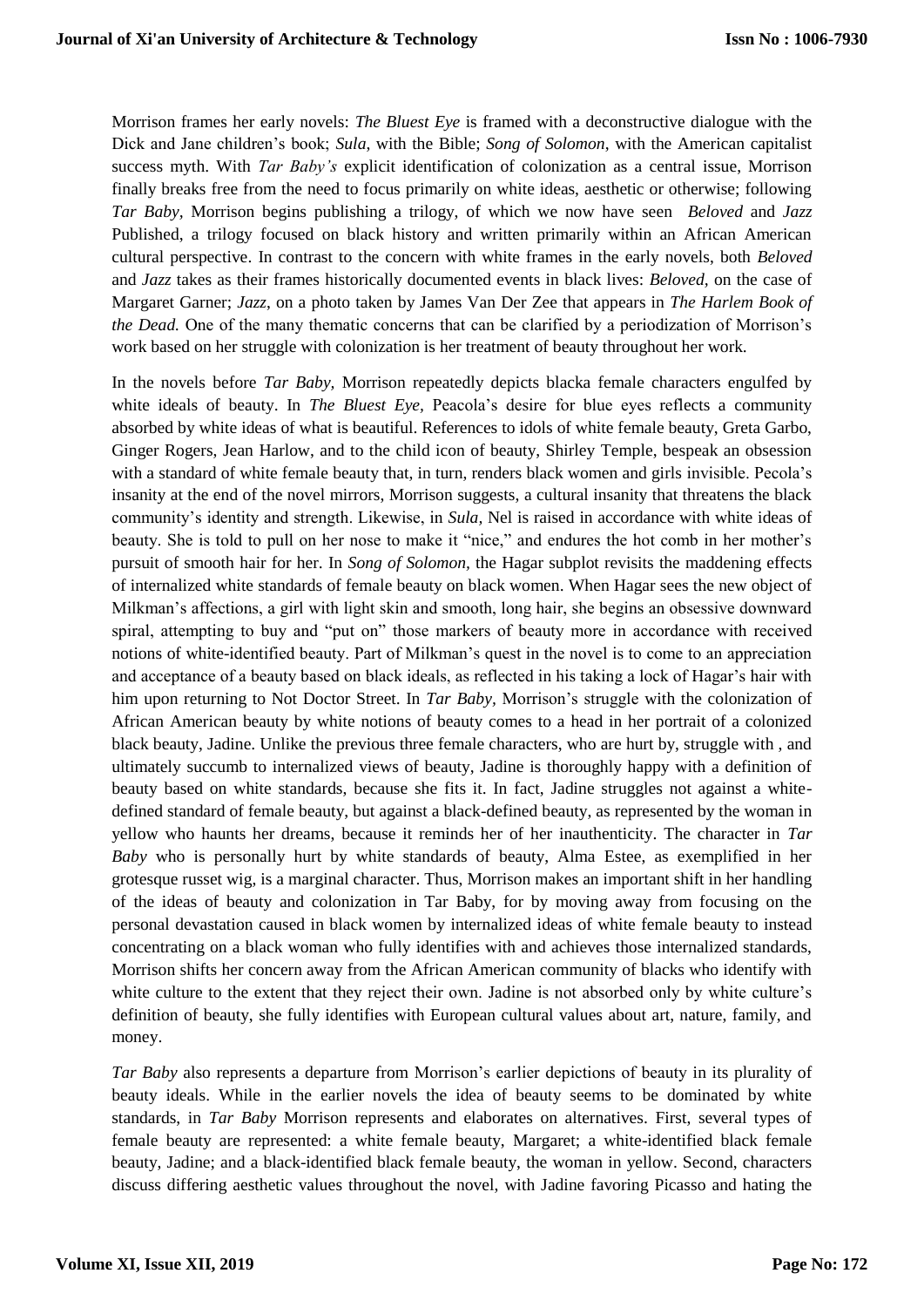swamp, with Valerian preferring his hot-house blooms to the tropical vegetation outdoors, and with the emperor butterflies deploring the sealskin coat Jadine adores. There are aesthetic and cultural choices available to the characters in this novel chooses natural beauty over her previous high-class, artificial beauty object persona. Jadine chooses to reject the swamp women and Son, and decides to return to her life in Europe, and thus chooses to remain colonized. By placing this issue of beauty and aesthetic value in the context of colonization, and by making colonization a choice rather than an inescapable fact (once your options are made available), Morrison is then free in *Tar Baby* to reject colonization by white ideas and choose a decolonized stance. When Jadine's plane takes off and she leaves the novel, Morrison in effect says goodbye to colonization in her work and turns the novel's attention to the black cultural mythos of the blind horsemen and the tar baby folktale.

Morrison's work after *Tar Baby* continues this decolonized focus on black history and culture. Morrisons primary dialogue with and critique of white culture becomes tertiary with *Tar Baby.*

Paralleling this general shift in emphasis between Morrison's early and later periods, *Beloved* depart from Morrison's first four novels in its complete disinterest in the colonization of black female beauty by white ideals. The main female characters simply don't think about whether they fit prescribed notions of beauty, nor are they held to a beauty standard within or without the community. The two instances where beauty becomes an issue are minor, and unrelated to colonization. First, Paul D, who had initially found the scars on Sethe's back beautiful, reacts negatively after having sex with her and thinks her back is a "revolting clump of scars". Both he and Sethe are having doubts and thinking of how little the other measures up. Second, *Beloved* is described as beautiful, which is part of her magical effect on others. Both of these are quite unlike the trap of white-identified female beauty elaborated on in the early novels. Thus, the lack of the female beauty issue in *Beloved* supports reading Morrison's post-*Tar Baby* work as decolonized. However, it could be argued that *Beloved*  does not reflect a post-*Tar Baby* decolonized stance because it constitutes Morrison's dialogue with and critique of white versions of the history of slavery. *Beloved* certainly offers an alternative version of the slavery experience, written as it is from the perspective of African Americans, both free and enslaved. But *Beloved* is not focused on correcting white versions of slavery, of Margaret Garner, or even on depicting the horrors of slavery, although it does, in effect, do these; instead, the central focus in the novel is on the inner realities and interpersonal relationships of the central black characters, while the white characters remain marginal. Furthermore, *Beloved's* (and *Jazz's*) focus on primary philosophical issues such as memory, identity, time, and love, issues that are not circumscribed by any dominant cultural frame, suggest a turning away in her later work from a primary focus on cultural colonization. In *Jazz,* Morrison picks up the theme of beauty but treats it from a decolonized perspective by signifying on it. In many ways, *Jazz* is about signification. The epigraph, "I am the name of the sound / and the sound of the name. / I am the sign of the letter / and the designation of the division," from The Nag Hammadi, frames the novel's playing on the division between signs and their referents. Joe and Violet's last name is Trace, taken by Joe after being told his parents "disappeared without a trace", surely signifying on Jacques Derrida's concept of the trace left by the absent sign in the process of signification. Signs proliferate throughout the novel: Dorcas' photo on the mantel is a sign of the dead girl, a sign which in its difference (to differ and defer) marks the trace of her presence in Joe and Violet's minds as well as her absence in death, and which signifies differently depending on the beholder; Joe tells of waiting to learn his mother's identity, asking that "All she had to do was give him a sign" and he would know it was the wild woman who was his mother.

Morrison has fun in *Jazz* with the proliferation of meanings offered by the process of signification, as in the case of Malvonne, who , upon discovering the sack of mail her nephew had stolen, reads the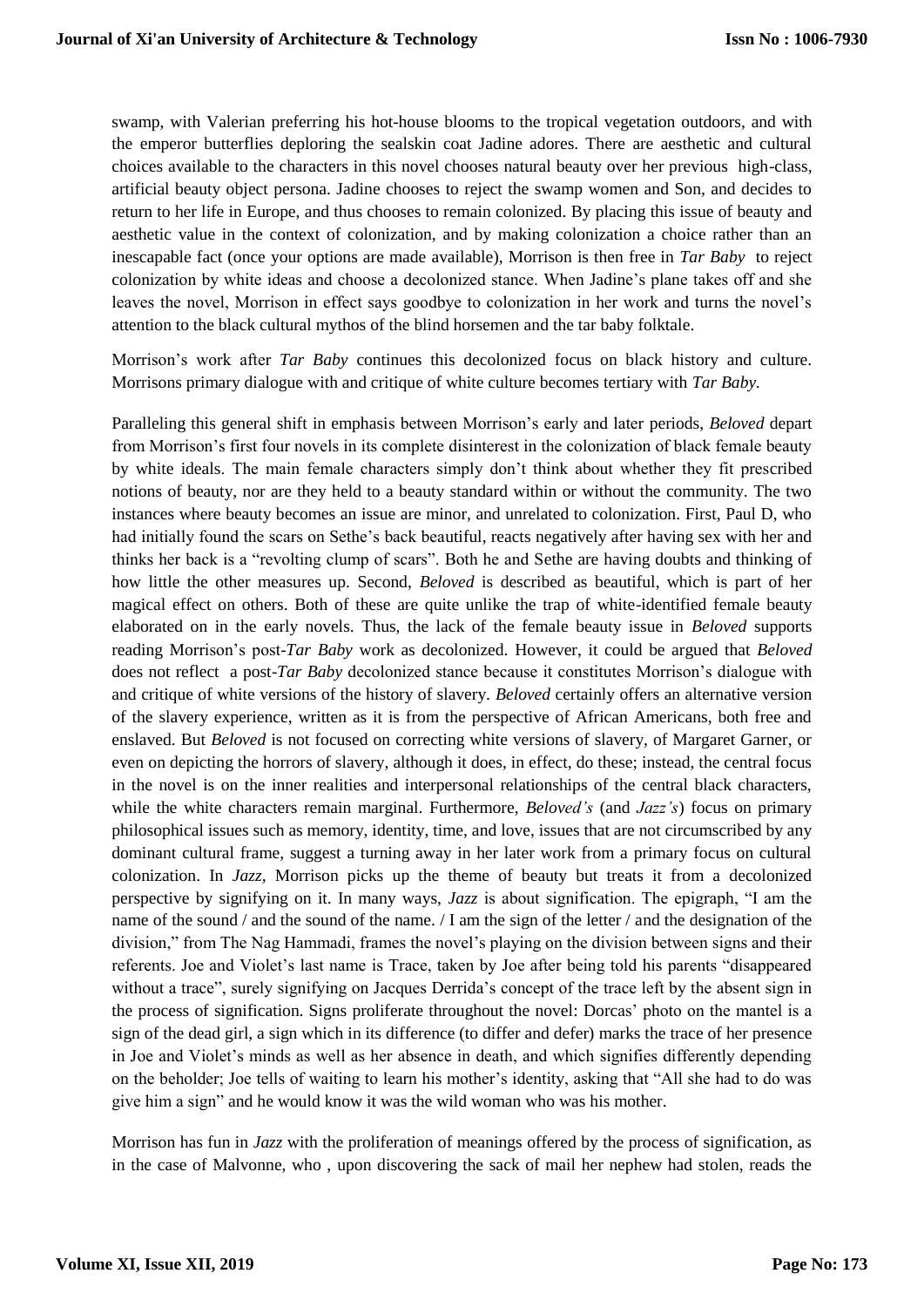letters and makes additions that alter the senders' intended significance. Under signification, meaning while multiple, cannot finally be determined. Cause and effect, arche and telos, become separated when signs are at play. While indeterminacy can be disorienting, there is a freedom and lightheartedness associated with signifying. One is free of oppressive meanings; one escapes being determined by a final, transcendental signified. From this post-modern, decolonized stance, the novel of Morrison's later period revoice and revise those of her earlier period.

For example, Morrison signifies in *Jazz* on the meanings of female beauty in her first novel, *The Bluest Eye,* in which the white ideals of beauty were oppressive determinants of Pecola's identity. We can say of *The Bluest Eye* that signs of white beauty throughout the culture were internalized by the black community. We can say that, according to that discourse of signs, Pecola was rendered invisible. We can even say that the sign system of beauty (along with the rape by her father) drove her mad. We cannot make such statements about beauty in *Jazz.* In *Jazz,* Morrison signifies on the signs from *The Bluest Eye,* but her characters and the novel escape being determined by them. They remain at play, never resting with a final signified. And that breaks their power. The first sign in *Jazz* that Morrison is signifying on *The Bluest Eye* from a decolonized position comes in Morrison's repetition and revised use of the narrator Claudia's opening comment, "Quiet as it's kept, there were no marigolds in the fall of 1941", In *Jazz,* this phrase reappears in the first section in the narrator's disclosure about Violet: "but quiet as it's kept, she did try to steal that baby although there is no way to prove it". Such repetition of a phrase might seem coincidental, were it not for Morrison's newly published *Afterword* to the 1993 edition of *The Bluest Eye*, in which she discusses at length her use of that opening sentence in *The Bluest Eye* as representative of her writing at that time. As the Afterword makes clear, Morrison is looking back with a critical eye at her early work, noting its limitations, and, in *Jazz,* playing with its possibilities. Morrison also signifies in *Jazz* on the color and musical motifs of *The Bluest Eye.* The blue eyes Pecola longs for are not only blue because they represent a white, Aryan ideal, but because her desire for them and the madness that brings is a theme suitable for a blues song. As Ralph Ellison defines it, the blues is an impulse to keep the painful details and episodes of a brutal experience alive in one's aching consciousness, to finger its jagged grain, and to transcend it, not by the consolation of philosophy but by squeezing from it a near-tragic, near-comic lyricism. As a form, the blues is an autobiographical chronicle of personal catastrophe expressed lyrically. Pecola has the blues and cannot sing them away. She is "the bluest I." In *Jazz,* however, the blues is transposed into jazz, which, while grounded in the "blues impulse" that acknowledges the painful realities of a complex experience, transforms blues materials into something different.

As Craig Werner explains the relationship between the blues and jazz impulses, "the jazz impulse provides a way of exploring implications, of realizing the relational possibilities of the (blues) self, and of expanding the consciousness of self and community through a process of continual improvisation". In *Jazz,* Morrison, like any jazz artist, whose work is, according to Ellison, "an endless improvisation upon traditional materials", takes her earlier, blues materials and improvisationally explores their implications and envisions alternative possibilities. White the tragedy of Joe and Violet's love triangle is the stuff of a classic blues song, it becomes a far more complex, free-wheeling jazz piece. Violet, unlike Pecola, is not "the bluest V although she has the blues; instead, she is violet, a color suggesting a more nuanced understanding of the complex realities before her. Morrison signifies directly on the issues of beauty and colorism in *Jazz* in her depictions of Joe, Violet, Golden Gray, and Dorcas and adopts a decolonized stance toward their involvement with beauty ideals. Joe and Violet are both purveyors of beauty ideals: he, with his case of "Cleopatra" beauty products for black women; she, as the neighborhood hairdresser who presses, trims, and curls black hair. Both are haunted, in a sense, by a past involving Golden Gray, the white-appearing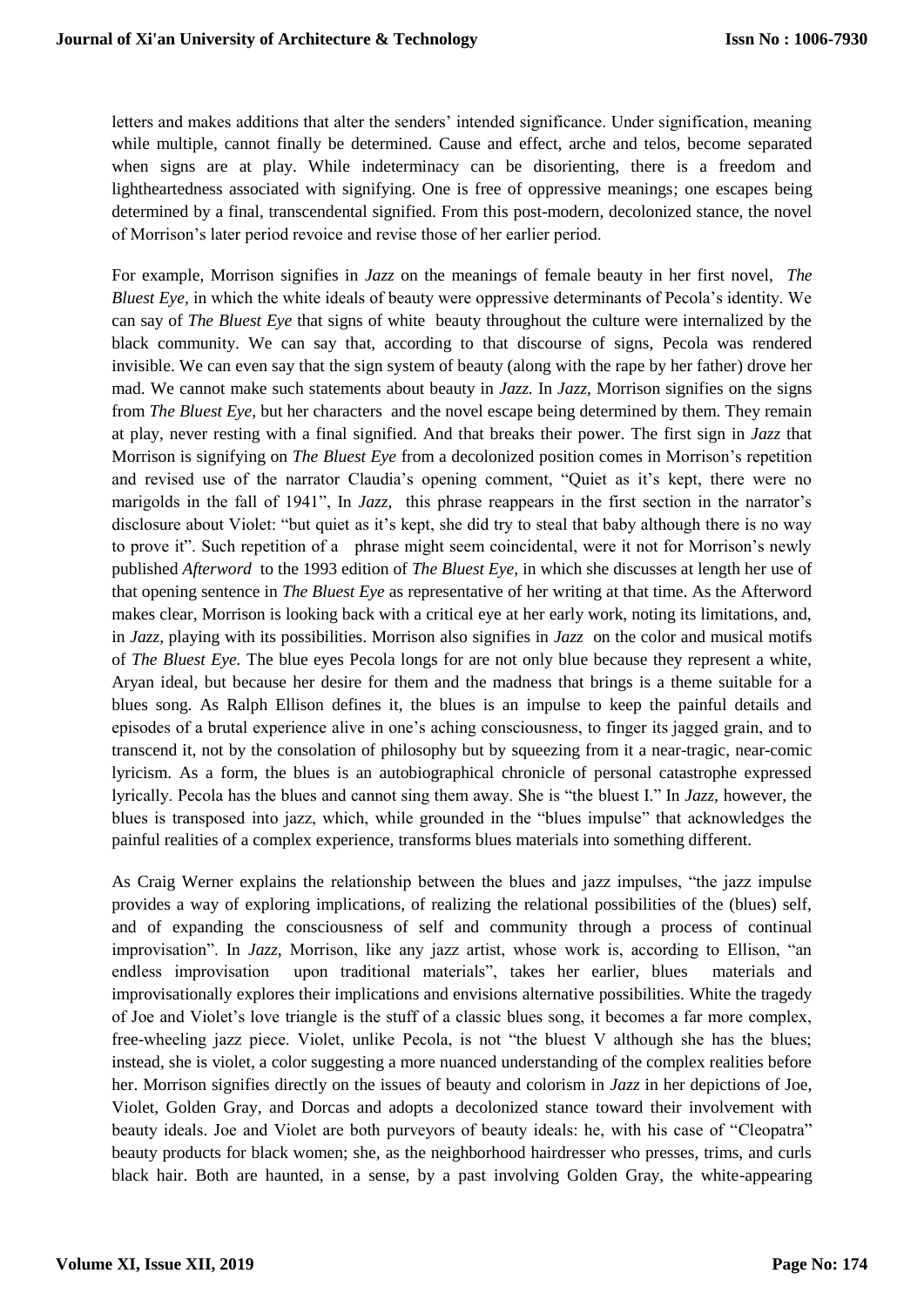mulatto offspring of Miss Vera, who Violet's grandmother True Belle helped raise and adored and whose encounter with Joe's probable mother, Wild, has been passed on to Joe by Hunter's Hunter. Beautiful, blond, elegant Golden Gray is a trace in the novel, a trace of the allure of white-identified beauty ideals, as well as a trace of plantation mythology in American literature that plays out in Faulkner's work. Having rejected the colonizing plantation frame in *Tar Baby,* Morrison in Jazz takes a decolonized position and jams on the myth. Golden Gray, like Faulkner for Morrison, still has influence and is a predecessor for Violet, but no longer colonizes Violet's mind. Near the end of *Jazz*, Violet tries to explain to Felice what had gone wrong in her life; how she had wished she were "White. Light. Young again". Violet traces this to the stories True Belle had told her about Golden Gray: "He lived inside my mind. But I didn't know it till I got here. The two us. Had to get rid of it"). Felice asks how she did that, and Violet replies, "Killed her. Then I killed the me that killed her." Felice asks, "Who's left?" Violet answers, "Me" Morrison describes here a process of decolonization in which Violet must destroy the internalized white beauty ideal that's in her mind, as well as the destructive part of her that killed it.

What's left is a decolonized self. The depiction of Dorcas also signifies on the traces of white beauty ideals in the black community from a decolonized perspective in which those standards ultimately lack power. Dorcas has the right signs of "beauty": "creamy" skin tone and hair the narrator suspects she "didn't need to straighten". And Dorcas is very involved in beauty as something valuable. Felice relates how Dorcas's reaction to the photo of her dead parents was that "Dorcas couldn't get over how good looking they both were". In fact, according to Felice, "She was always talking about who was good looking and who wasn't". But Dorcas's signs of and involvement with beauty don't, finally, signify that she is beautiful, Morrison points out. As Felice muses, "Dorcas should have been prettier than she was. She just missed. She had all the ingredients of pretty too. Long hair, wavy, half good, half bad. Light skinned. Never used skin bleach. Nice shape. But it missed somehow. If you looked at each thing, you would admire that thing – the hair, the color, the shape. All together it didn't fit". Just as blue eyes won't make Pecola beautiful according to a white-infused beauty ideal, neither will having all the signs of it make Dorcas pretty. Dorcas, as her name implies, is a dorky schoolgirl with pimples. Furthermore, the power of the white-identified beauty attributes Dorcas does have is substantially diminished in *Jazz*, as compared to *The Bluest Eyes,* because Dorcas is dead. The signifying on beauty in *Jazz* breaks the power of beauty over the characters and their community because of their self-reflexiveness and sense of having choices, two markers of a decolonized self exemplary of Morrison's recent work to date. Ultimately, Joe and Violet become aware of their issues and choose not to remain stuck on them. Joe, for example, when Felice asks if he is still stuck on Dorcas, responds, "Stuck ? Well, if you mean did I like about what I felt about her. I guess I'm stuck to that". Joe explicitly states it is not Docras and her signs of beauty he is stuck on; rather, he now understands it is the issues from his past he projected onto her that he must handle. By the end of the novel Joe chooses Violet, although he had not done so before. Making choices is a motif the novel returns to again and again: Violet chooses Joe, although Joe didn't choose Violet; Joe chooses Dorcas, although when Acton chooses her, she dumps Joe. And Golden Gray, When he meets his father, Hunters Hunter, hear him demand, "Be what you want – white or black. Choose. But if you choose black, you got to act black, meaning draw your manhood up". In *Jazz,* Morrison's characters choose their affinities. Morrison's central concern in her later work with self-reflexive African American characters focused on issues of identity, memory, and love differs radically from her focus in her early work with black characters' struggles with the effects of psychological and cultural colonization.